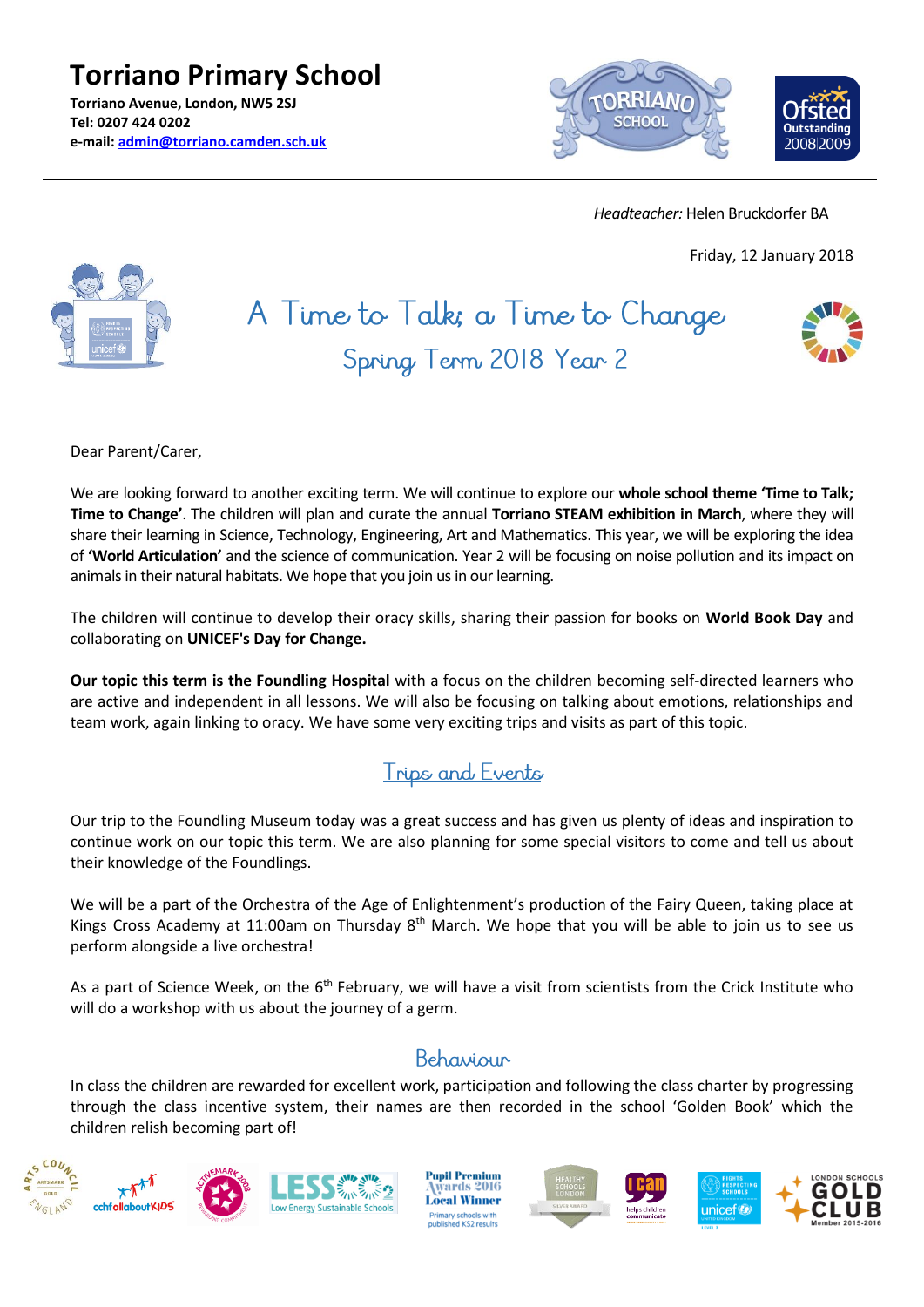## Attendance and Punctuality

We will continue to focus on improving attendance and punctuality. Our morning lessons will start **promptly at 9.05 a.m.** Please ensure that your child is on school at time.



| Homework                        | A piece of homework will be sent home each week linked to your child's                                          |
|---------------------------------|-----------------------------------------------------------------------------------------------------------------|
|                                 | learning in class. On occasion the children may get a science or a cross-                                       |
|                                 | curricular project to complete over the holidays. Homework is sent home                                         |
|                                 | on Wednesday and must be brought back to class on Monday morning.                                               |
| PACT reading                    | Parental support is hugely important for developing reading skills,                                             |
|                                 | confidence and understanding. Even if children are independent readers,                                         |
|                                 | we still encourage parents to read with them or listen to them and                                              |
|                                 | discuss the books they are reading.                                                                             |
|                                 | Reading daily at home with an adult is crucial to helping your child make                                       |
|                                 | progress. In Key Stage 1 children should be reading at home for around                                          |
|                                 | 10 minutes a day. To help the teachers understand what and how much                                             |
|                                 | children are reading, we request that they complete their reading record                                        |
|                                 | at least three times a week with a simple comment such as 'I enjoyed this                                       |
|                                 | book because' 'It was funny when' There are suggested sentence                                                  |
|                                 | starters in the front of the reading records to help the children write                                         |
|                                 | these comments, or alternatively the parent can write the comment for                                           |
|                                 | them. Reading records and books must be brought in to class every day                                           |
|                                 | so that children can change their books. Reading records will be checked                                        |
|                                 | regularly by adults, with a detailed teacher comment once a week.                                               |
| M, O.T Certificate              |                                                                                                                 |
| Fluency in<br>569973799092017x0 | Knowing number facts is an important tool to enable your child to feel                                          |
| maths                           | confident in maths. Revising number facts, including times tables, is an                                        |
| dd'em                           | easy way to support your child's progress in mathematics and we<br>encourage children to revise them regularly. |
|                                 | Through their weekly homework, children will be given strategies and                                            |
| $\hat{\delta}$                  | activities to support them.                                                                                     |
|                                 | Direct vocabulary teaching takes place every day. On a Friday children                                          |
| New words                       | choose one of their new words to wear on a sticker. We encourage you to                                         |
| Ask me what this means          | speak to your child about their chosen word each week as this will help                                         |
|                                 | them to deepen their understanding of the word and to develop their                                             |
|                                 | oracy skills!                                                                                                   |
|                                 |                                                                                                                 |
|                                 |                                                                                                                 |
|                                 |                                                                                                                 |

### Hamewark,

Only homework, books and reading records should be kept in a Pact folder as these are kept and used every day in class, please send their PE kits in a separate bag. Letters will also be sent home in the PACT folder so please check your child's bag regularly. Newsletters are sent via email every Friday and will appear on the website.







**Pupil Premium** wards 2016 **Local Winner** Primary schools with<br>published KS2 results